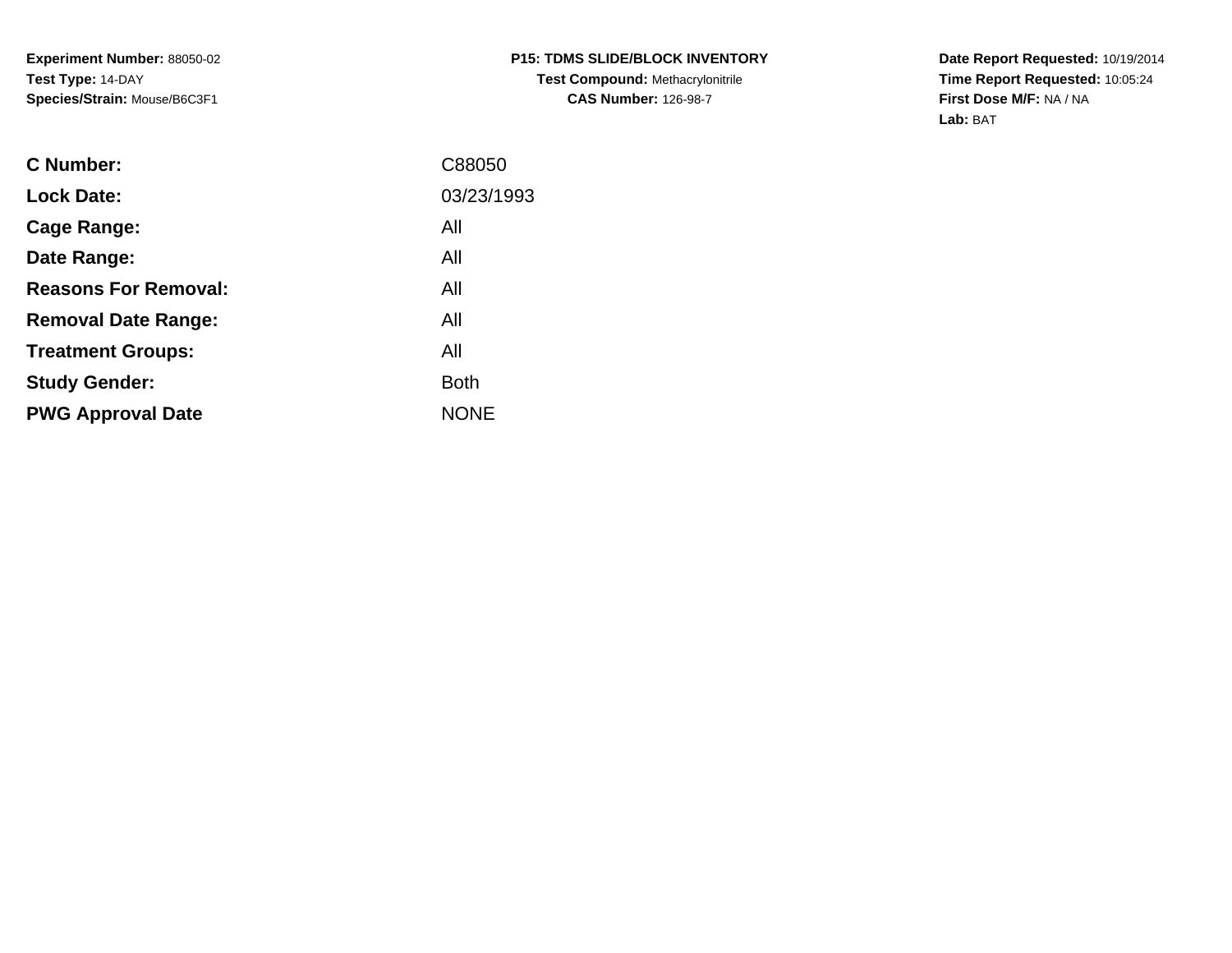### **P15: TDMS SLIDE/BLOCK INVENTORY**

# **Test Compound:** Methacrylonitrile**CAS Number:** 126-98-7

**Date Report Requested:** 10/19/2014**Time Report Requested:** 10:05:24**First Dose M/F:** NA / NA**Lab:** BAT

| <b>SPECIES: Mouse</b> |                                 |                        | STRAIN: B6C3F1           |                          |                             |
|-----------------------|---------------------------------|------------------------|--------------------------|--------------------------|-----------------------------|
| CID<br>NUMBER         | <b>INDIVIDUAL</b><br>ANIMAL NO. | <b>HISTO</b><br>NUMBER | NMBR OF<br><b>SLIDES</b> | NMBR OF<br><b>BLOCKS</b> | <b>WET</b><br><b>TISSUE</b> |
|                       | 00001                           | 9204621                |                          |                          | v<br>'N                     |
| 2                     | 00002                           | 9204622                |                          | .                        | Y N                         |
| 3                     | 00003                           | 9204623                | .                        | .                        | Y N                         |
| 4                     | 00004                           | 9204624                |                          | .                        | Y N                         |
| 5                     | 00005                           | 9204625                | .                        |                          | Y N                         |

 IN MY OPINION THIS MATERIAL IS OF SUFFICIENT QUALITY TO BE RETAINED IN THECARCINOGENESIS REPOSITORY UNLESS THE MATERIAL IS MARKED WITH AN ASTERISK

REVIEWED BY REPOSITORY SUPERVISOR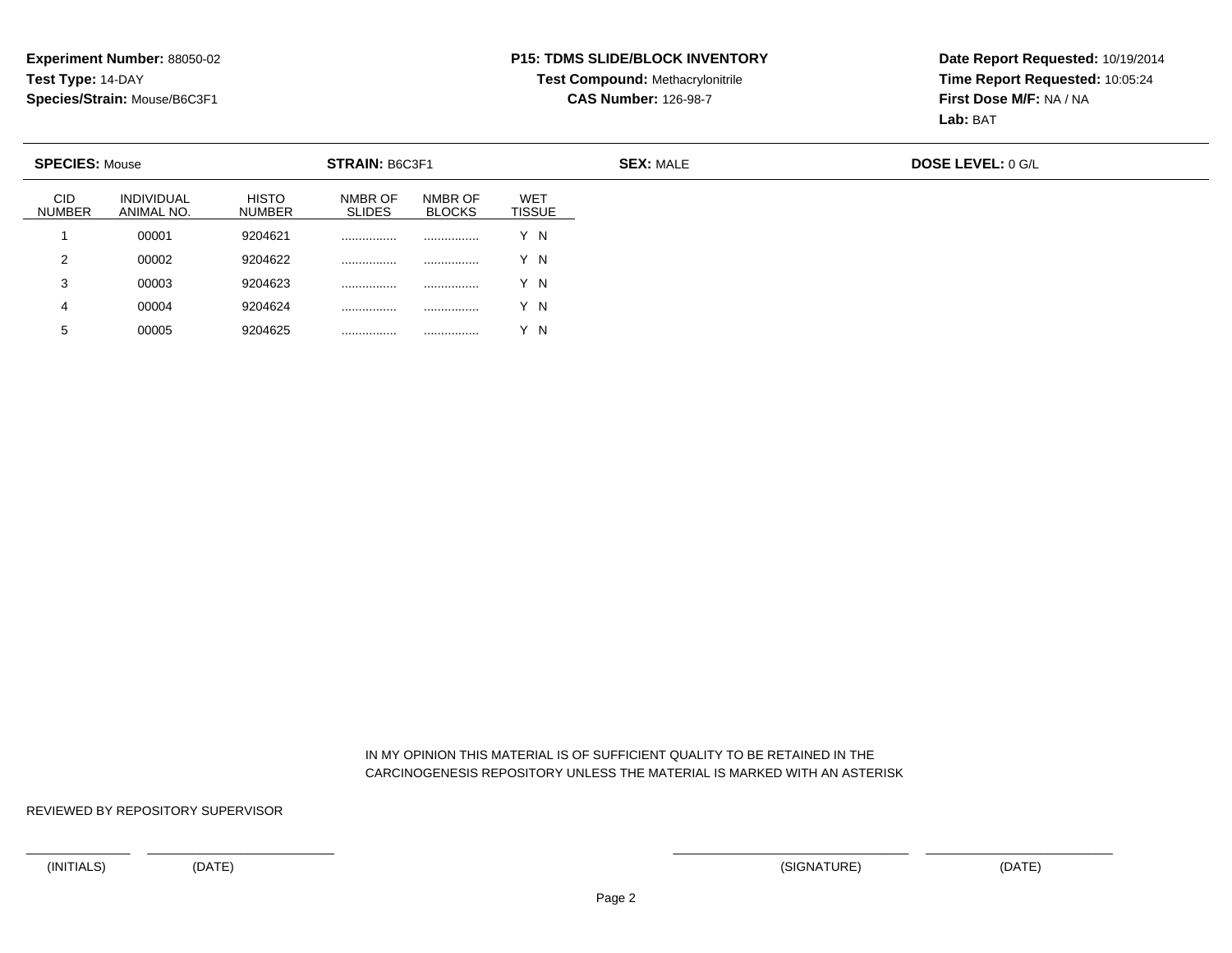### **P15: TDMS SLIDE/BLOCK INVENTORY**

# **Test Compound:** Methacrylonitrile**CAS Number:** 126-98-7

**Date Report Requested:** 10/19/2014**Time Report Requested:** 10:05:24**First Dose M/F:** NA / NA**Lab:** BAT

| <b>SPECIES: Mouse</b> |                                 |                               | STRAIN: B6C3F1           |                          |                             | <b>SEX: MALE</b> | <b>DOSE LEVEL: 0.15 G/L</b> |
|-----------------------|---------------------------------|-------------------------------|--------------------------|--------------------------|-----------------------------|------------------|-----------------------------|
| CID<br><b>NUMBER</b>  | <b>INDIVIDUAL</b><br>ANIMAL NO. | <b>HISTO</b><br><b>NUMBER</b> | NMBR OF<br><b>SLIDES</b> | NMBR OF<br><b>BLOCKS</b> | <b>WET</b><br><b>TISSUE</b> |                  |                             |
| 8                     | 00008                           | 9204673                       | .                        |                          | Y N                         |                  |                             |
|                       | 00007                           |                               | .                        |                          | Y N                         |                  |                             |
|                       | 00010                           | .                             |                          | .                        | Y N                         |                  |                             |
|                       | 00009                           |                               | .                        |                          | Y N                         |                  |                             |
|                       | 00006                           |                               |                          |                          | Y N                         |                  |                             |

### IN MY OPINION THIS MATERIAL IS OF SUFFICIENT QUALITY TO BE RETAINED IN THECARCINOGENESIS REPOSITORY UNLESS THE MATERIAL IS MARKED WITH AN ASTERISK

REVIEWED BY REPOSITORY SUPERVISOR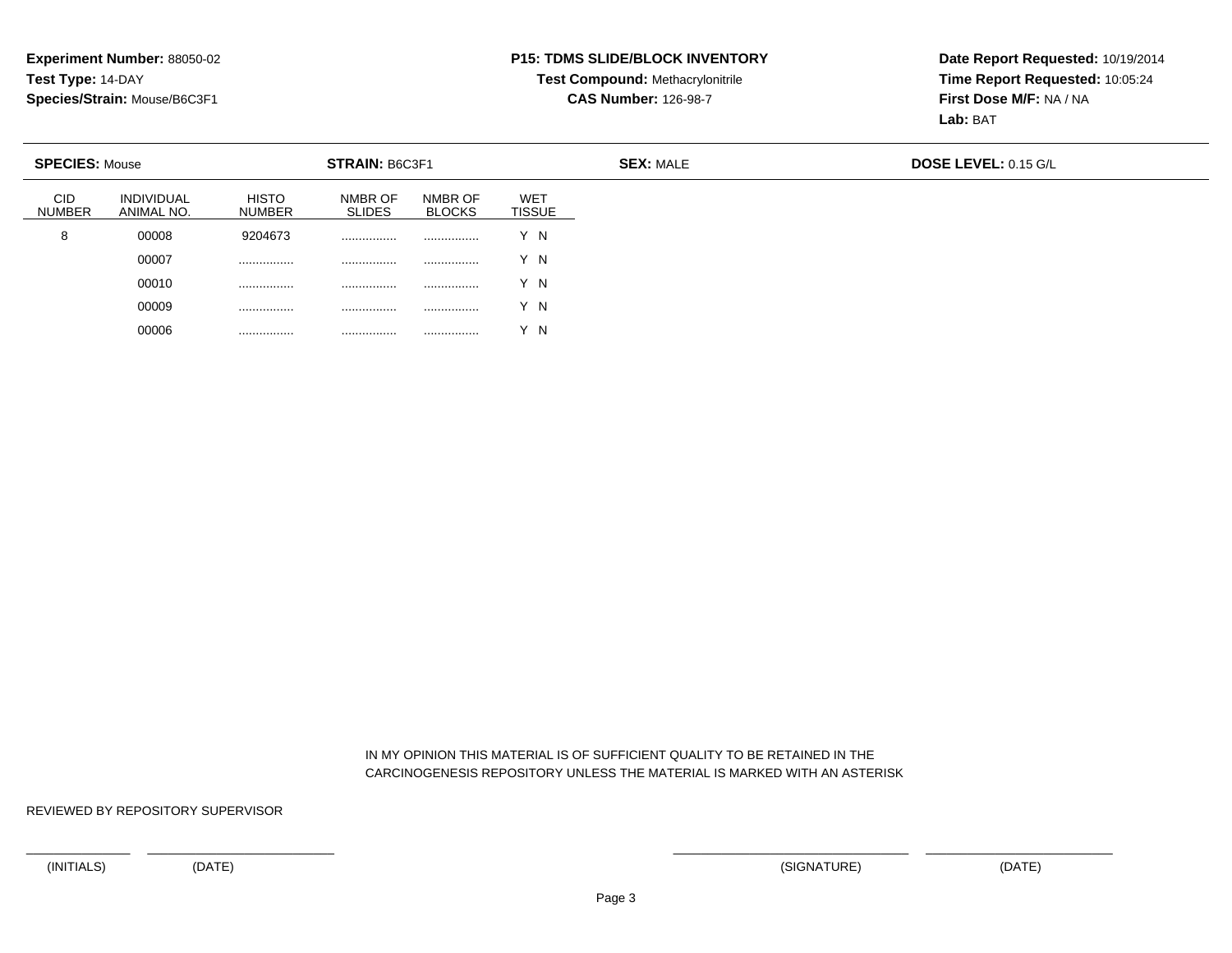### **P15: TDMS SLIDE/BLOCK INVENTORY**

# **Test Compound:** Methacrylonitrile**CAS Number:** 126-98-7

**Date Report Requested:** 10/19/2014**Time Report Requested:** 10:05:24**First Dose M/F:** NA / NA**Lab:** BAT

| <b>SPECIES: Mouse</b>       |                          |                               | <b>STRAIN: B6C3F1</b>    |                          |                             | <b>SEX: MALE</b> |
|-----------------------------|--------------------------|-------------------------------|--------------------------|--------------------------|-----------------------------|------------------|
| <b>CID</b><br><b>NUMBER</b> | INDIVIDUAL<br>ANIMAL NO. | <b>HISTO</b><br><b>NUMBER</b> | NMBR OF<br><b>SLIDES</b> | NMBR OF<br><b>BLOCKS</b> | <b>WET</b><br><b>TISSUE</b> |                  |
| 23                          | 00023                    | 9204643                       |                          |                          | Y N                         |                  |
|                             | 00022                    | .                             | .                        | .                        | Y N                         |                  |
|                             | 00025                    | .                             | .                        |                          | Y N                         |                  |
|                             | 00024                    | .                             | .                        |                          | Y N                         |                  |
|                             | 00021                    | .                             | .                        |                          | Y N                         |                  |

 IN MY OPINION THIS MATERIAL IS OF SUFFICIENT QUALITY TO BE RETAINED IN THECARCINOGENESIS REPOSITORY UNLESS THE MATERIAL IS MARKED WITH AN ASTERISK

REVIEWED BY REPOSITORY SUPERVISOR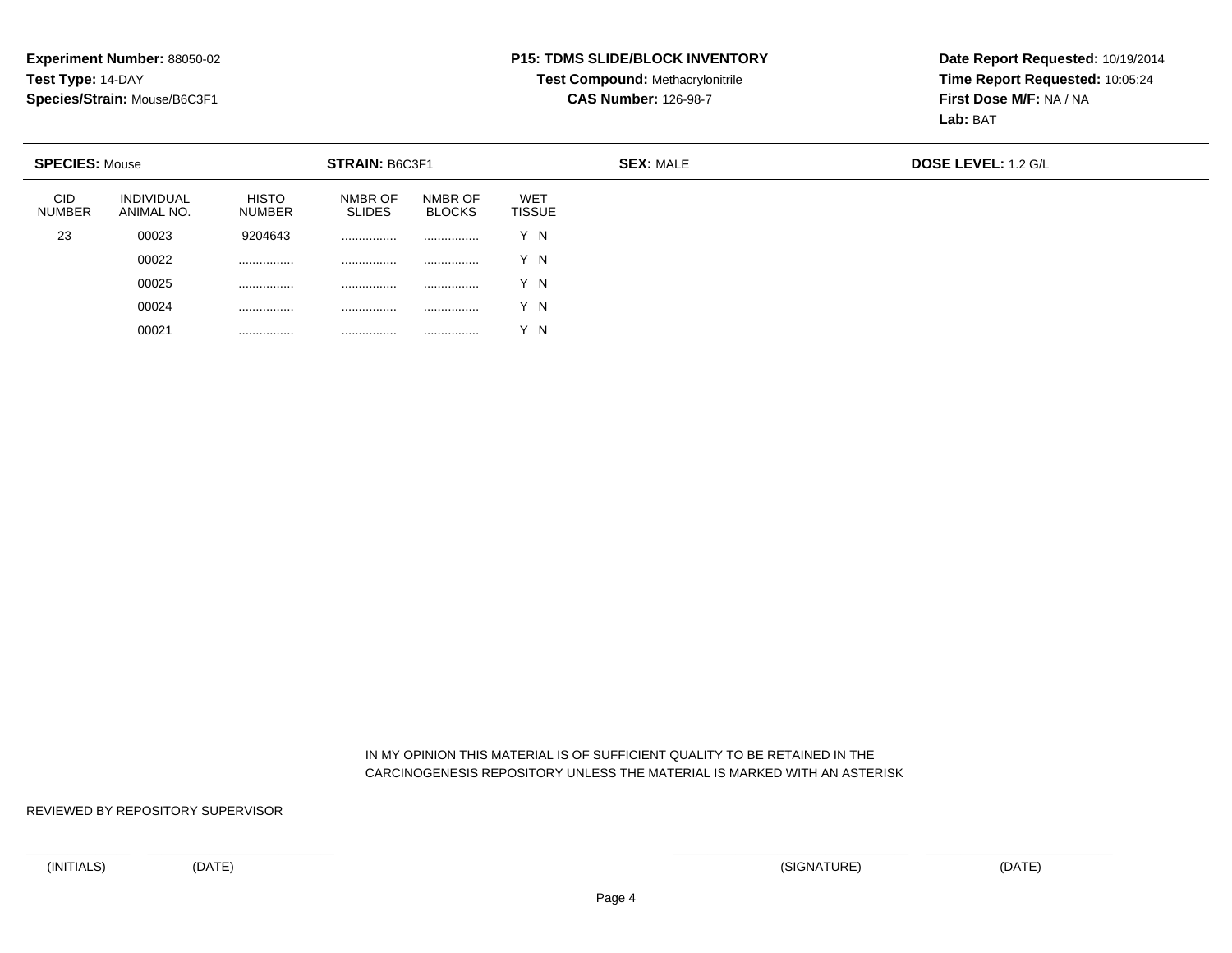### **P15: TDMS SLIDE/BLOCK INVENTORY**

# **Test Compound:** Methacrylonitrile**CAS Number:** 126-98-7

**Date Report Requested:** 10/19/2014**Time Report Requested:** 10:05:24**First Dose M/F:** NA / NA**Lab:** BAT

| <b>SPECIES: Mouse</b>       |                                 |                               | STRAIN: B6C3F1           |                          |                             |
|-----------------------------|---------------------------------|-------------------------------|--------------------------|--------------------------|-----------------------------|
| <b>CID</b><br><b>NUMBER</b> | <b>INDIVIDUAL</b><br>ANIMAL NO. | <b>HISTO</b><br><b>NUMBER</b> | NMBR OF<br><b>SLIDES</b> | NMBR OF<br><b>BLOCKS</b> | <b>WET</b><br><b>TISSUE</b> |
| 26                          | 00026                           | 9204631                       |                          | .                        | Y N                         |
| 27                          | 00027                           | 9204632                       |                          |                          | Y N                         |
| 28                          | 00028                           | 9204633                       |                          |                          | Y N                         |
| 29                          | 00029                           | 9204634                       |                          |                          | Y N                         |
| 30                          | 00030                           | 9204635                       |                          |                          | Y N                         |

 IN MY OPINION THIS MATERIAL IS OF SUFFICIENT QUALITY TO BE RETAINED IN THECARCINOGENESIS REPOSITORY UNLESS THE MATERIAL IS MARKED WITH AN ASTERISK

REVIEWED BY REPOSITORY SUPERVISOR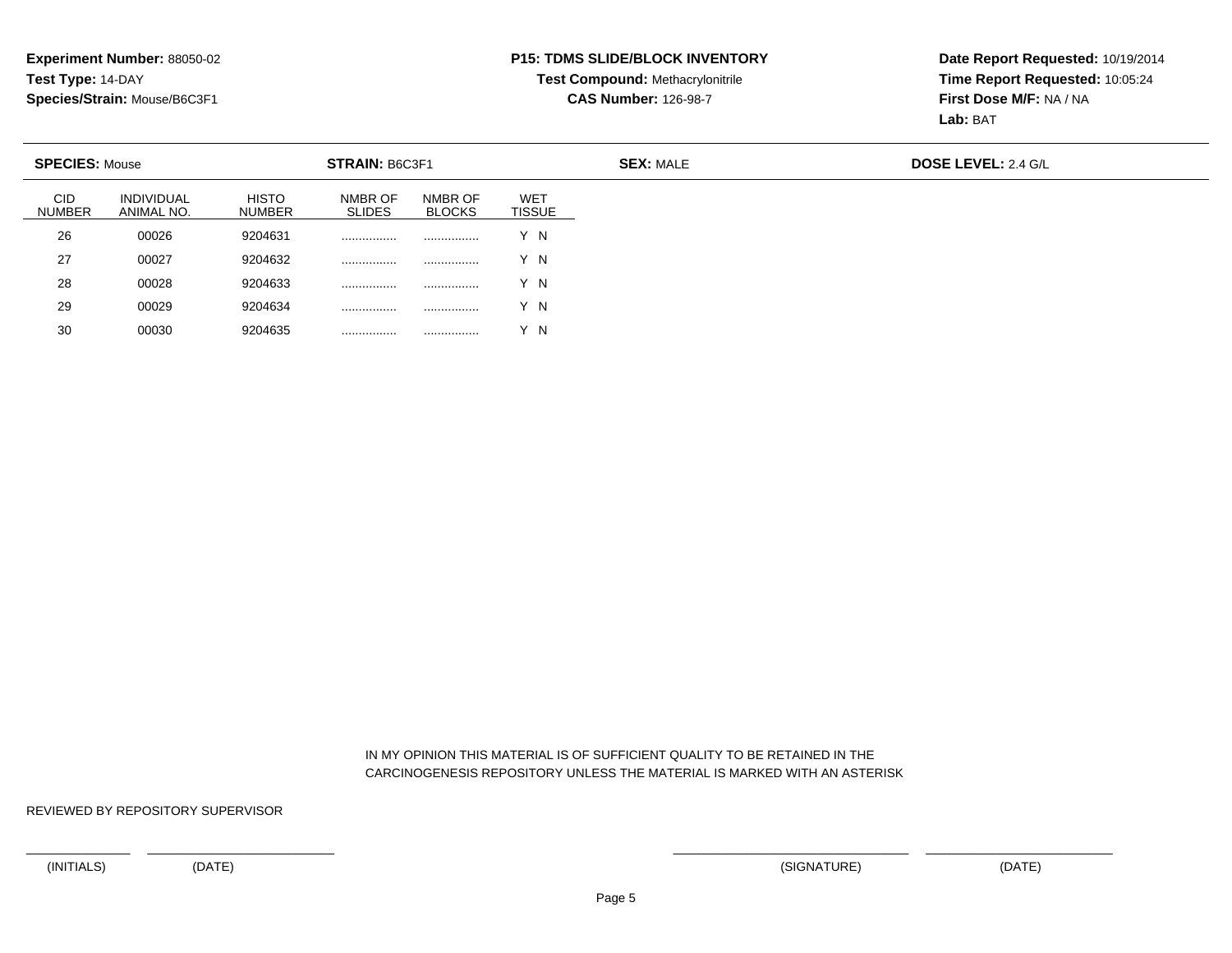### **P15: TDMS SLIDE/BLOCK INVENTORY**

# **Test Compound:** Methacrylonitrile**CAS Number:** 126-98-7

**Date Report Requested:** 10/19/2014**Time Report Requested:** 10:05:24**First Dose M/F:** NA / NA**Lab:** BAT

| <b>SPECIES: Mouse</b>       |                                 |                               | STRAIN: B6C3F1           |                          |                             |
|-----------------------------|---------------------------------|-------------------------------|--------------------------|--------------------------|-----------------------------|
| <b>CID</b><br><b>NUMBER</b> | <b>INDIVIDUAL</b><br>ANIMAL NO. | <b>HISTO</b><br><b>NUMBER</b> | NMBR OF<br><b>SLIDES</b> | NMBR OF<br><b>BLOCKS</b> | <b>WET</b><br><b>TISSUE</b> |
|                             | 00011                           |                               | .                        |                          | Y N                         |
|                             | 00012                           | .                             | .                        | .                        | Y N                         |
|                             | 00015                           | .                             | .                        | .                        | Y N                         |
|                             | 00014                           |                               | .                        |                          | Y N                         |
|                             | 00013                           |                               | .                        | .                        | Y N                         |

 IN MY OPINION THIS MATERIAL IS OF SUFFICIENT QUALITY TO BE RETAINED IN THECARCINOGENESIS REPOSITORY UNLESS THE MATERIAL IS MARKED WITH AN ASTERISK

REVIEWED BY REPOSITORY SUPERVISOR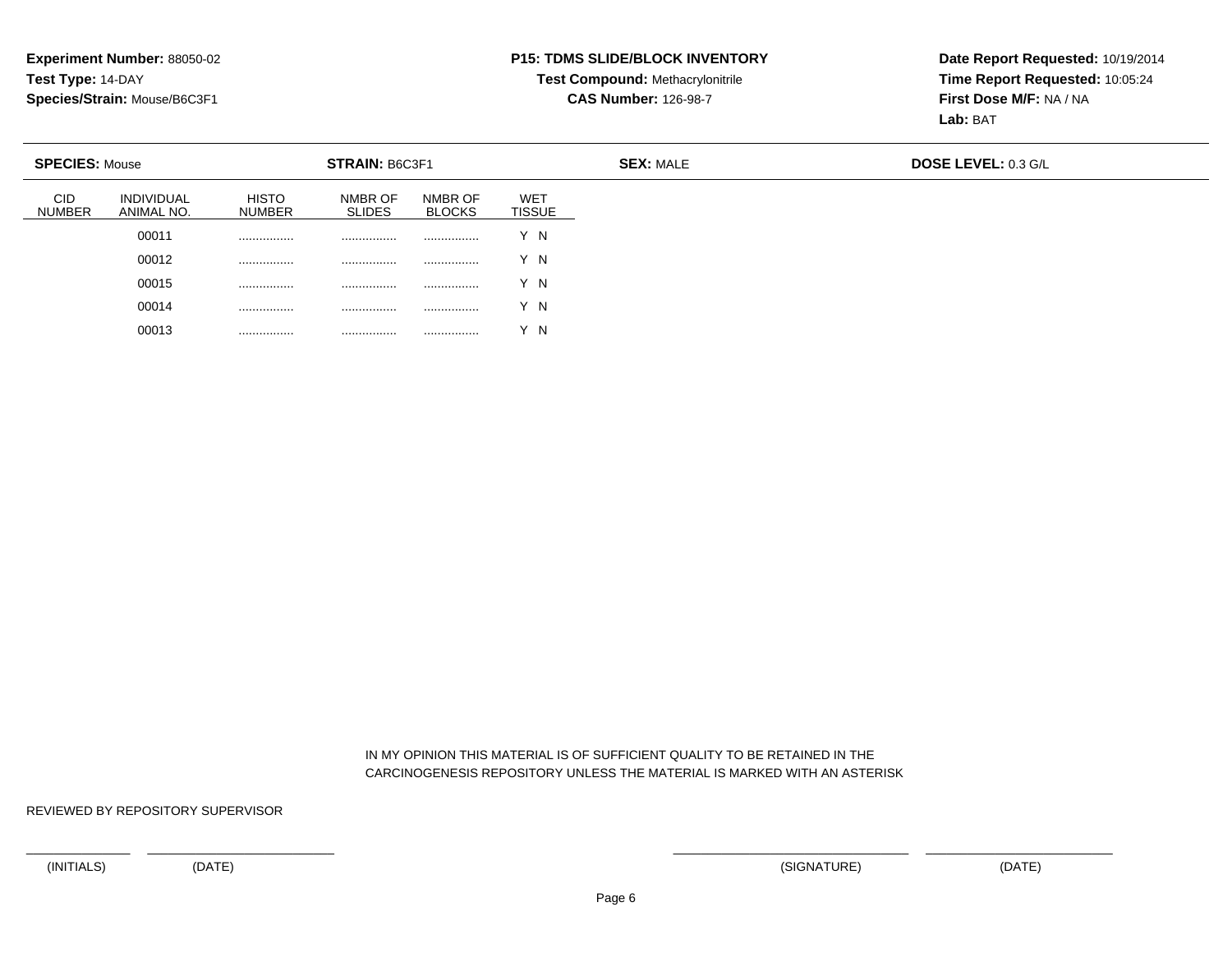### **P15: TDMS SLIDE/BLOCK INVENTORY**

# **Test Compound:** Methacrylonitrile**CAS Number:** 126-98-7

**Date Report Requested:** 10/19/2014**Time Report Requested:** 10:05:24**First Dose M/F:** NA / NA**Lab:** BAT

| <b>SPECIES: Mouse</b> |                                 |                               | STRAIN: B6C3F1           |                          |                             | <b>SEX: MALE</b> | <b>DOSE LEVEL: 0.6 G/L</b> |
|-----------------------|---------------------------------|-------------------------------|--------------------------|--------------------------|-----------------------------|------------------|----------------------------|
| CID<br><b>NUMBER</b>  | <b>INDIVIDUAL</b><br>ANIMAL NO. | <b>HISTO</b><br><b>NUMBER</b> | NMBR OF<br><b>SLIDES</b> | NMBR OF<br><b>BLOCKS</b> | <b>WET</b><br><b>TISSUE</b> |                  |                            |
|                       | 00016                           | .                             | .                        | .                        | Y N                         |                  |                            |
|                       | 00017                           |                               | .                        |                          | Y N                         |                  |                            |
|                       | 00020                           |                               |                          | .                        | Y N                         |                  |                            |
|                       | 00019                           |                               | .                        |                          | Y N                         |                  |                            |
|                       | 00018                           |                               |                          | .                        | Y N                         |                  |                            |

 IN MY OPINION THIS MATERIAL IS OF SUFFICIENT QUALITY TO BE RETAINED IN THECARCINOGENESIS REPOSITORY UNLESS THE MATERIAL IS MARKED WITH AN ASTERISK

REVIEWED BY REPOSITORY SUPERVISOR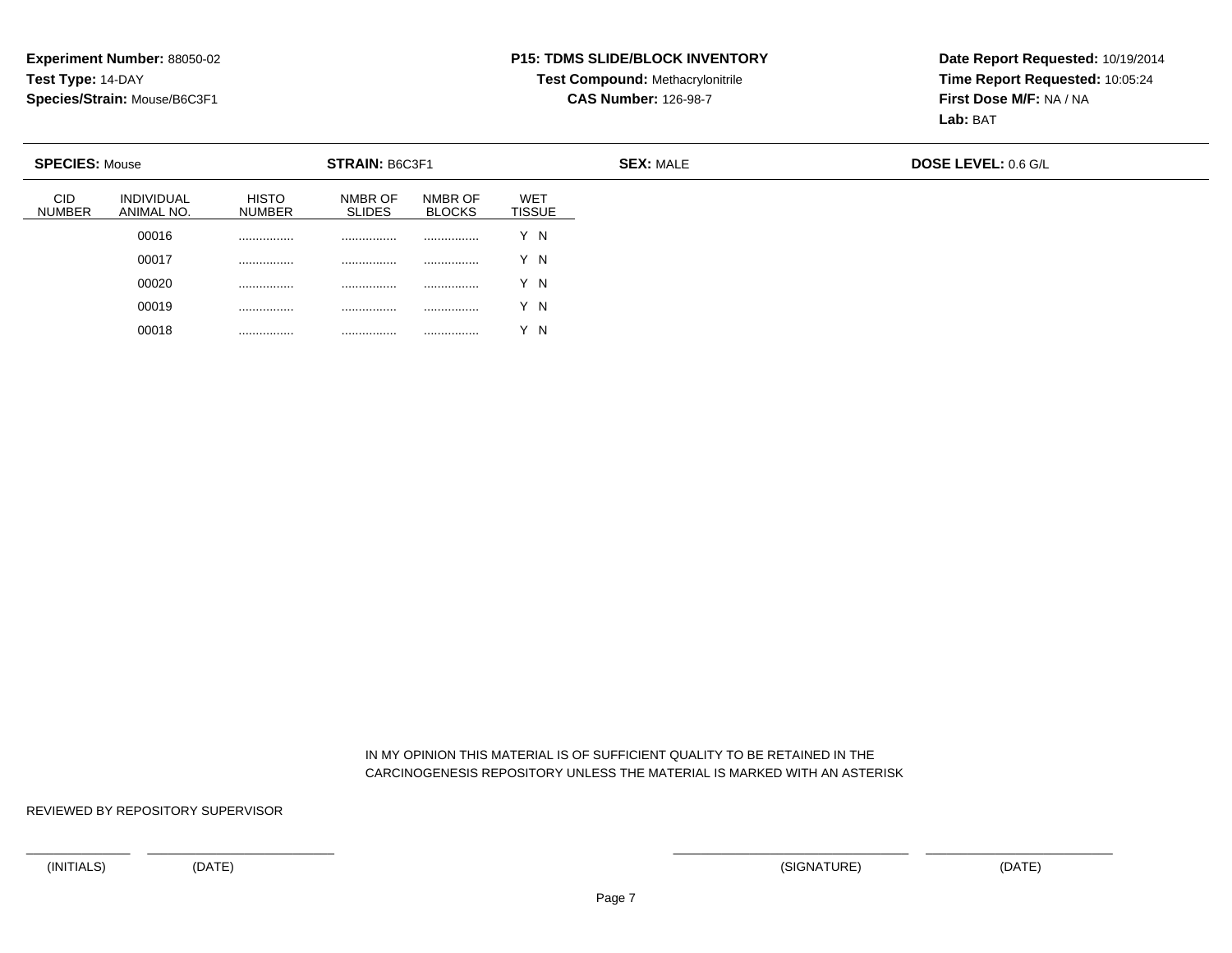### **P15: TDMS SLIDE/BLOCK INVENTORY**

# **Test Compound:** Methacrylonitrile**CAS Number:** 126-98-7

**Date Report Requested:** 10/19/2014**Time Report Requested:** 10:05:24**First Dose M/F:** NA / NA**Lab:** BAT

| <b>SPECIES: Mouse</b>       |                          |                        | <b>STRAIN: B6C3F1</b>    |                          |                             |
|-----------------------------|--------------------------|------------------------|--------------------------|--------------------------|-----------------------------|
| <b>CID</b><br><b>NUMBER</b> | INDIVIDUAL<br>ANIMAL NO. | <b>HISTO</b><br>NUMBER | NMBR OF<br><b>SLIDES</b> | NMBR OF<br><b>BLOCKS</b> | <b>WET</b><br><b>TISSUE</b> |
| 31                          | 00031                    | 9204626                |                          | .                        | Y N                         |
| 32                          | 00032                    | 9204627                |                          |                          | Y N                         |
| 33                          | 00033                    | 9204628                |                          |                          | Y N                         |
| 34                          | 00034                    | 9204629                |                          |                          | Y N                         |
| 35                          | 00035                    | 9204630                |                          |                          | Y N                         |

 IN MY OPINION THIS MATERIAL IS OF SUFFICIENT QUALITY TO BE RETAINED IN THECARCINOGENESIS REPOSITORY UNLESS THE MATERIAL IS MARKED WITH AN ASTERISK

REVIEWED BY REPOSITORY SUPERVISOR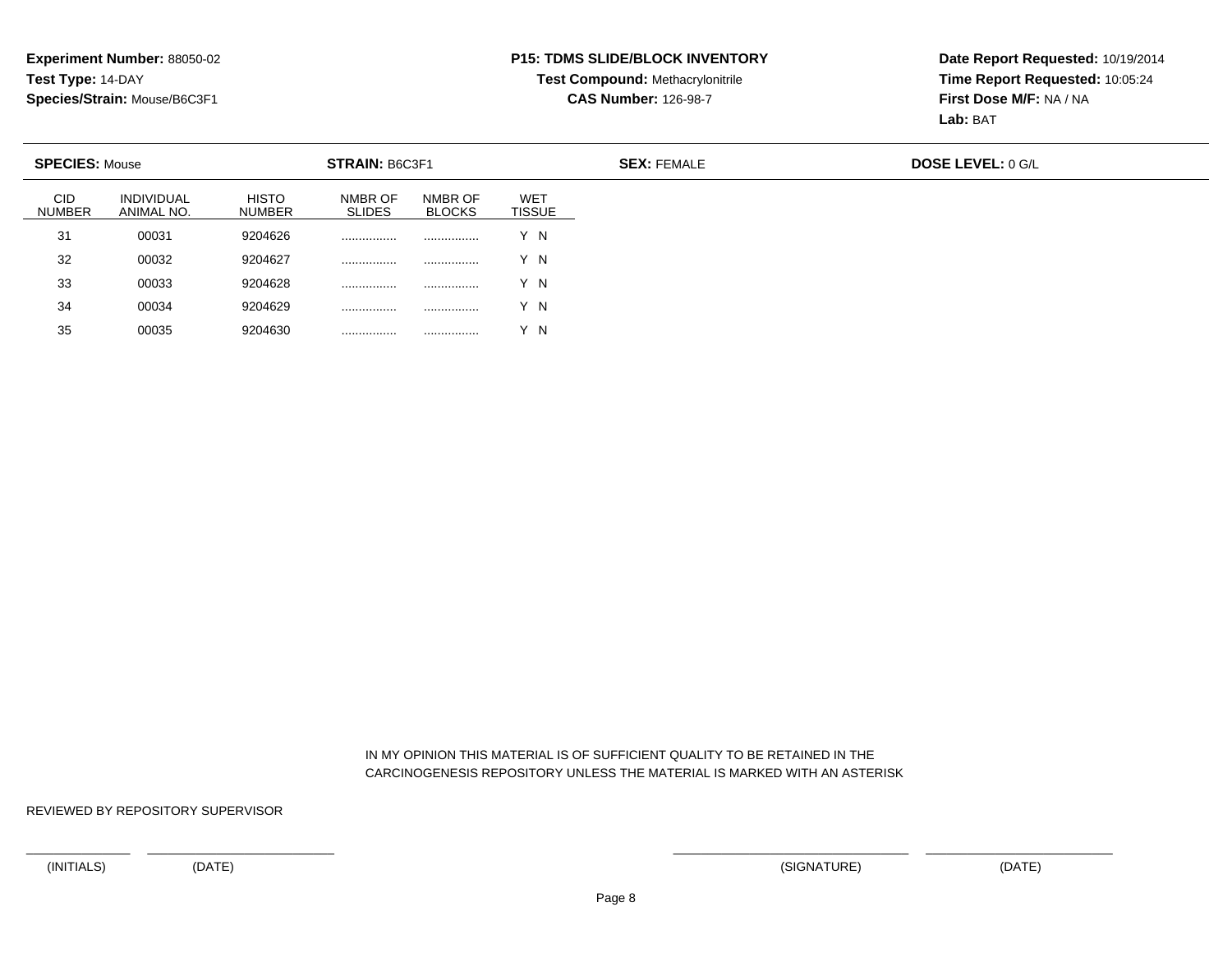### **P15: TDMS SLIDE/BLOCK INVENTORY**

# **Test Compound:** Methacrylonitrile**CAS Number:** 126-98-7

**Date Report Requested:** 10/19/2014**Time Report Requested:** 10:05:24**First Dose M/F:** NA / NA**Lab:** BAT

|                             | <b>SPECIES: Mouse</b><br><b>STRAIN: B6C3F1</b> |                        |                          | <b>SEX: FEMALE</b>       | <b>DOSE LEVEL: 0.6 G/L</b>  |  |  |
|-----------------------------|------------------------------------------------|------------------------|--------------------------|--------------------------|-----------------------------|--|--|
| <b>CID</b><br><b>NUMBER</b> | <b>INDIVIDUAL</b><br>ANIMAL NO.                | <b>HISTO</b><br>NUMBER | NMBR OF<br><b>SLIDES</b> | NMBR OF<br><b>BLOCKS</b> | <b>WET</b><br><b>TISSUE</b> |  |  |
| 46                          | 00046                                          | 9204656                |                          |                          | Y N                         |  |  |
| 47                          | 00047                                          | 9204657                |                          |                          | Y N                         |  |  |
| 48                          | 00048                                          | 9204658                |                          |                          | Y N                         |  |  |
| 49                          | 00049                                          | 9204659                |                          |                          | Y N                         |  |  |
| 50                          | 00050                                          | 9204660                |                          |                          | Y N                         |  |  |

 IN MY OPINION THIS MATERIAL IS OF SUFFICIENT QUALITY TO BE RETAINED IN THECARCINOGENESIS REPOSITORY UNLESS THE MATERIAL IS MARKED WITH AN ASTERISK

REVIEWED BY REPOSITORY SUPERVISOR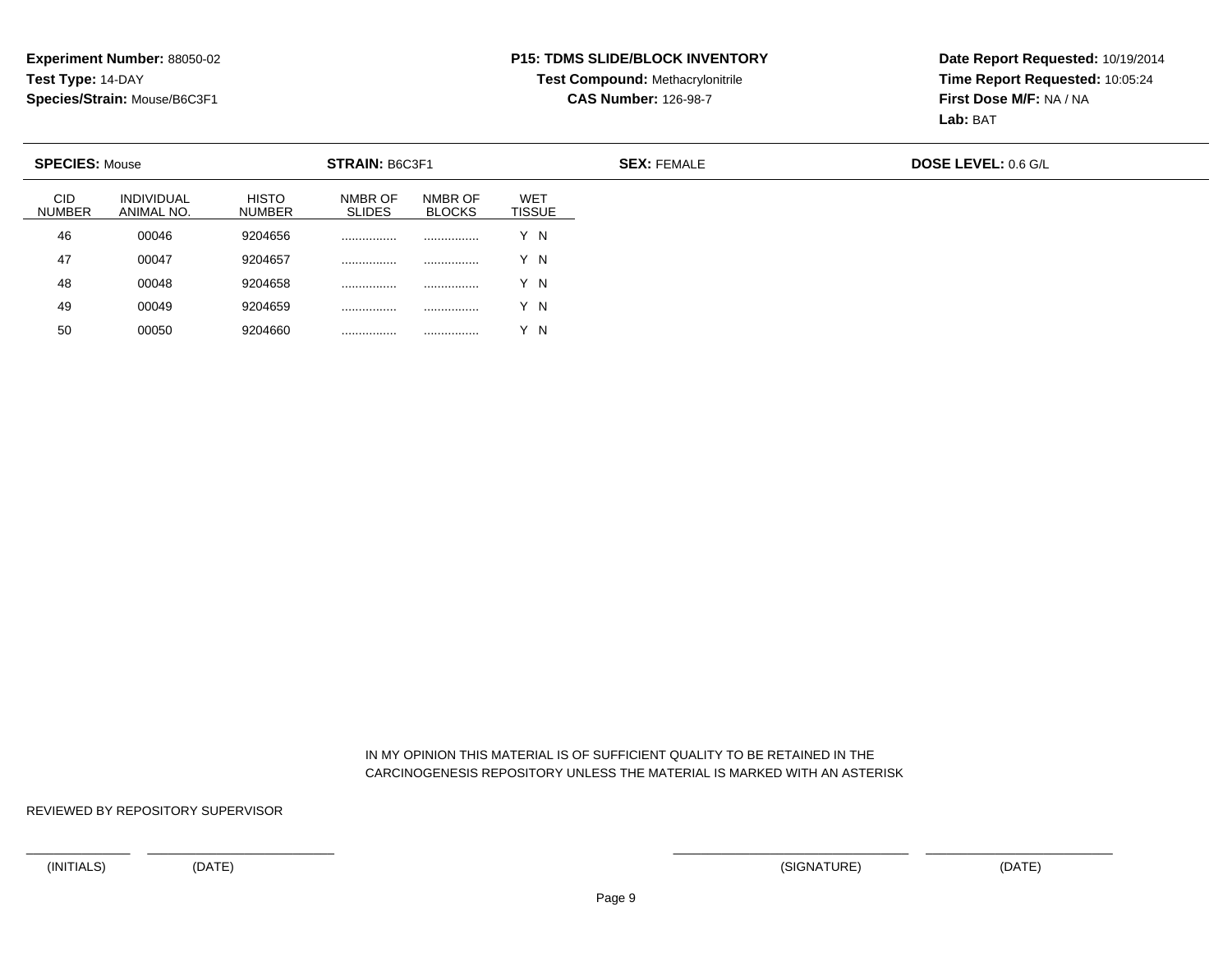<sup>00055</sup> <sup>9204650</sup> ................ ................ Y N

#### **P15: TDMS SLIDE/BLOCK INVENTORY**

# **Test Compound:** Methacrylonitrile**CAS Number:** 126-98-7

**Date Report Requested:** 10/19/2014**Time Report Requested:** 10:05:24**First Dose M/F:** NA / NA**Lab:** BAT

| <b>SPECIES: Mouse</b>       |                                 |                               | <b>STRAIN: B6C3F1</b>    |                          |                      | <b>SEX: FEMALE</b> | <b>DOSE LEVEL: 1.2 G/L</b> |
|-----------------------------|---------------------------------|-------------------------------|--------------------------|--------------------------|----------------------|--------------------|----------------------------|
| <b>CID</b><br><b>NUMBER</b> | <b>INDIVIDUAL</b><br>ANIMAL NO. | <b>HISTO</b><br><b>NUMBER</b> | NMBR OF<br><b>SLIDES</b> | NMBR OF<br><b>BLOCKS</b> | WET<br><b>TISSUE</b> |                    |                            |
| 51                          | 00051                           | 9204646                       |                          |                          | Y N                  |                    |                            |
| 52                          | 00052                           | 9204647                       |                          |                          | Y N                  |                    |                            |
| 53                          | 00053                           | 9204648                       |                          |                          | Y N                  |                    |                            |
| 54                          | 00054                           | 9204649                       |                          |                          | Y N                  |                    |                            |
| 55                          | 00055                           | 9204650                       |                          |                          | v<br>-N              |                    |                            |

 IN MY OPINION THIS MATERIAL IS OF SUFFICIENT QUALITY TO BE RETAINED IN THECARCINOGENESIS REPOSITORY UNLESS THE MATERIAL IS MARKED WITH AN ASTERISK

REVIEWED BY REPOSITORY SUPERVISOR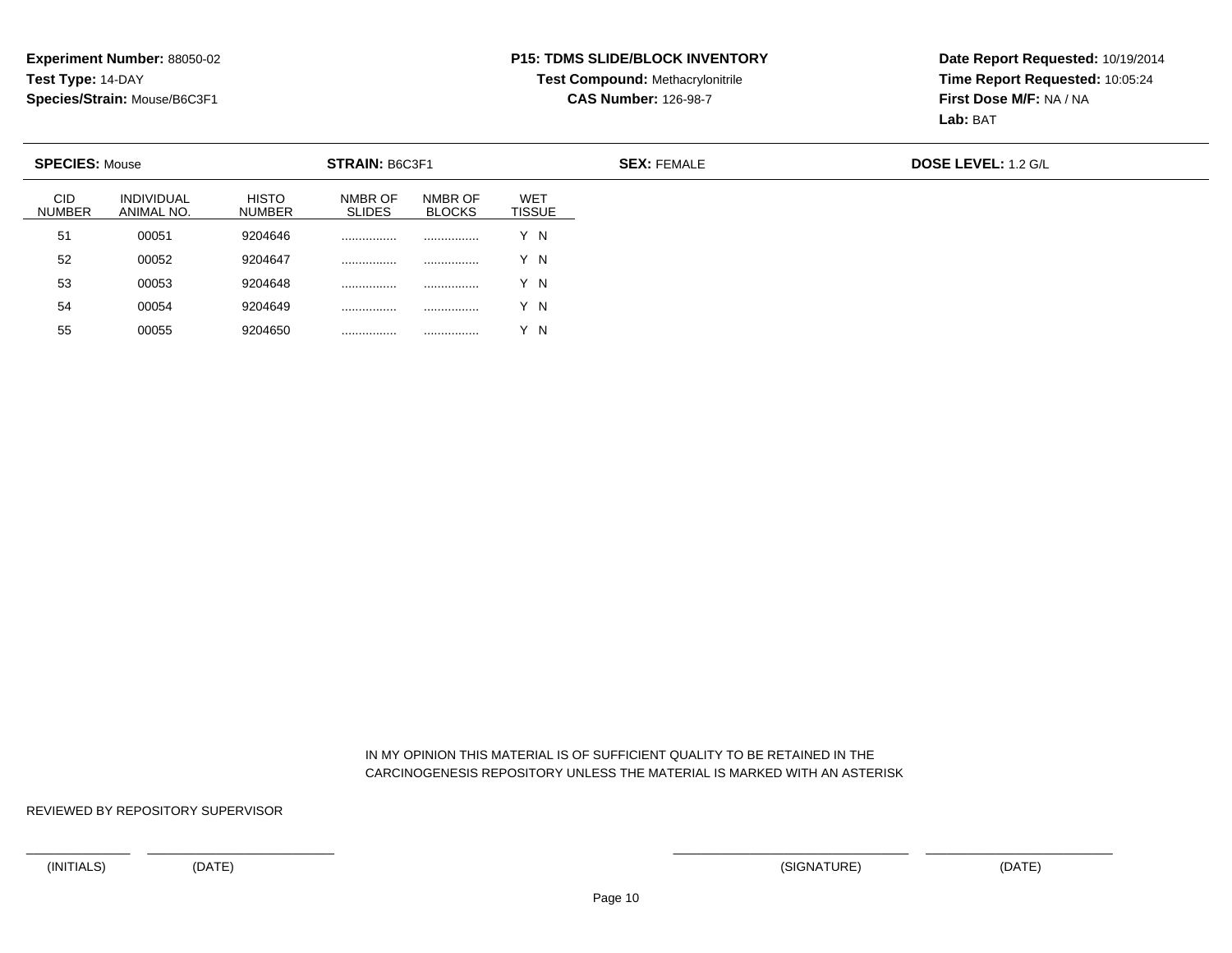### **P15: TDMS SLIDE/BLOCK INVENTORY**

# **Test Compound:** Methacrylonitrile**CAS Number:** 126-98-7

**Date Report Requested:** 10/19/2014**Time Report Requested:** 10:05:24**First Dose M/F:** NA / NA**Lab:** BAT

| <b>SPECIES: Mouse</b>       |                                 |                               | <b>STRAIN: B6C3F1</b>    |                          |                      | <b>SEX: FEMALE</b> | <b>DOSE LEVEL: 2.4 G/L</b> |
|-----------------------------|---------------------------------|-------------------------------|--------------------------|--------------------------|----------------------|--------------------|----------------------------|
| <b>CID</b><br><b>NUMBER</b> | <b>INDIVIDUAL</b><br>ANIMAL NO. | <b>HISTO</b><br><b>NUMBER</b> | NMBR OF<br><b>SLIDES</b> | NMBR OF<br><b>BLOCKS</b> | WET<br><b>TISSUE</b> |                    |                            |
| 56                          | 00056                           | 9204636                       |                          |                          | Y N                  |                    |                            |
| 57                          | 00057                           | 9204637                       |                          |                          | Y N                  |                    |                            |
| 58                          | 00058                           | 9204638                       |                          |                          | Y N                  |                    |                            |
| 59                          | 00059                           | 9204639                       |                          |                          | Y N                  |                    |                            |
| 60                          | 00060                           | 9204640                       |                          |                          | Y N                  |                    |                            |

 IN MY OPINION THIS MATERIAL IS OF SUFFICIENT QUALITY TO BE RETAINED IN THECARCINOGENESIS REPOSITORY UNLESS THE MATERIAL IS MARKED WITH AN ASTERISK

REVIEWED BY REPOSITORY SUPERVISOR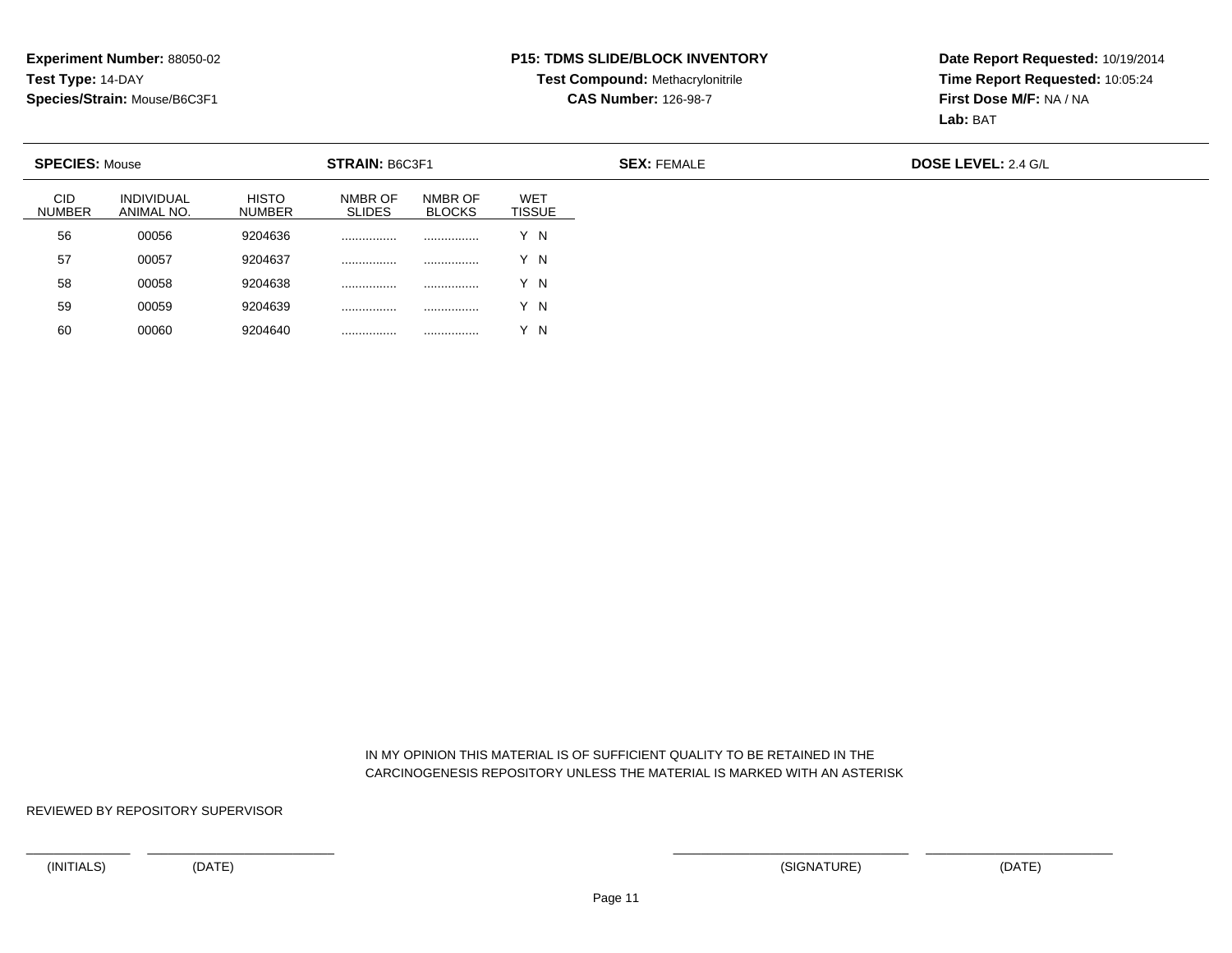### **P15: TDMS SLIDE/BLOCK INVENTORY**

# **Test Compound:** Methacrylonitrile**CAS Number:** 126-98-7

**Date Report Requested:** 10/19/2014**Time Report Requested:** 10:05:24**First Dose M/F:** NA / NA**Lab:** BAT

|                             | <b>SPECIES: Mouse</b>           |                               | <b>STRAIN: B6C3F1</b>    |                          |                             | <b>SEX: FEMALE</b> | <b>DOSE LEVEL: 0.3 G/L</b> |
|-----------------------------|---------------------------------|-------------------------------|--------------------------|--------------------------|-----------------------------|--------------------|----------------------------|
| <b>CID</b><br><b>NUMBER</b> | <b>INDIVIDUAL</b><br>ANIMAL NO. | <b>HISTO</b><br><b>NUMBER</b> | NMBR OF<br><b>SLIDES</b> | NMBR OF<br><b>BLOCKS</b> | <b>WET</b><br><b>TISSUE</b> |                    |                            |
|                             | 00041                           |                               | .                        |                          | Y N                         |                    |                            |
|                             | 00042                           | .                             | .                        | .                        | Y N                         |                    |                            |
|                             | 00045                           | .                             | .                        | .                        | Y N                         |                    |                            |
|                             | 00044                           | .                             | .                        |                          | Y N                         |                    |                            |
|                             | 00043                           |                               | .                        | .                        | $\overline{N}$              |                    |                            |

 IN MY OPINION THIS MATERIAL IS OF SUFFICIENT QUALITY TO BE RETAINED IN THECARCINOGENESIS REPOSITORY UNLESS THE MATERIAL IS MARKED WITH AN ASTERISK

REVIEWED BY REPOSITORY SUPERVISOR